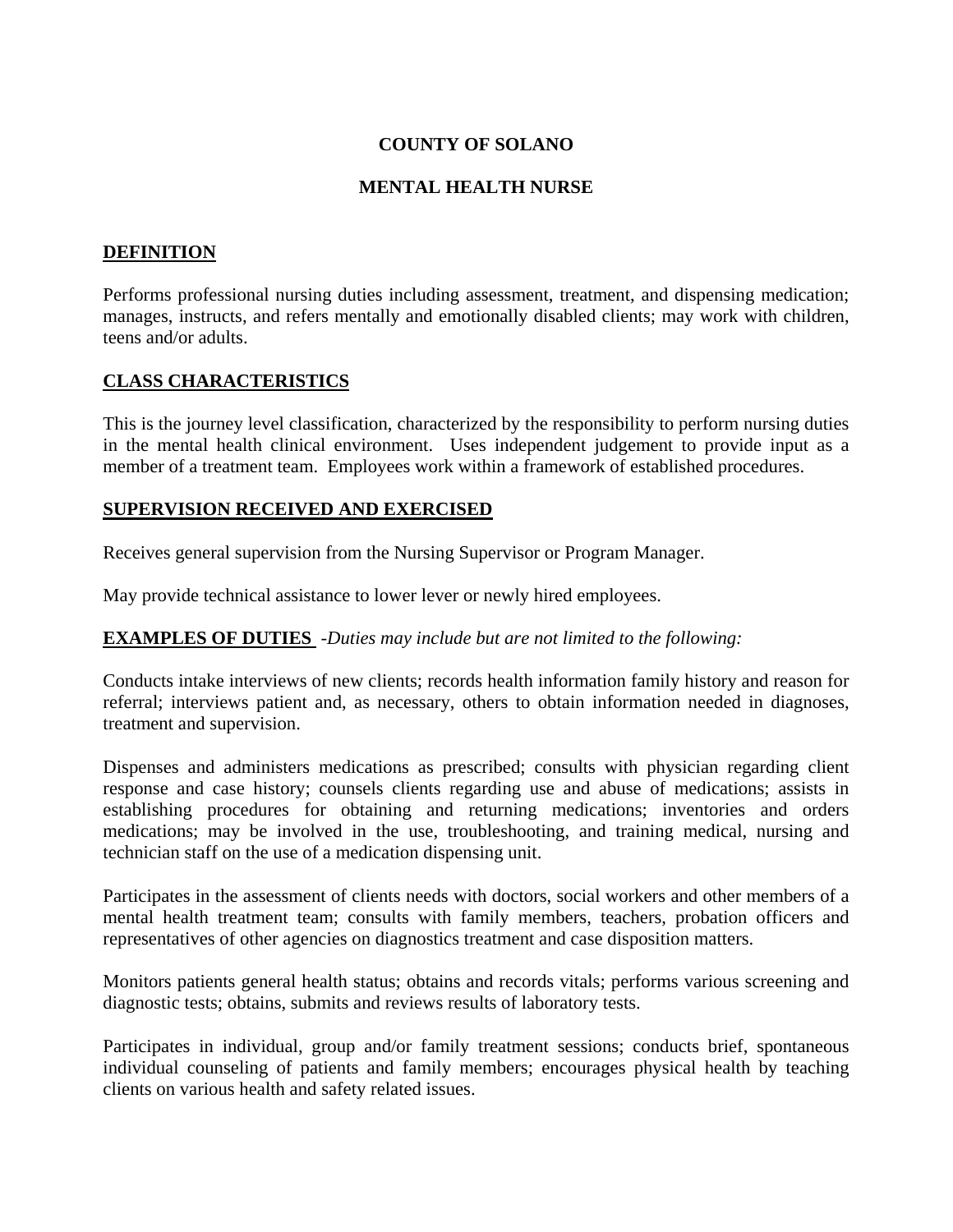Plans, develops and implements programs designed for client education and rehabilitation; provides follow-up on medical needs.

Prepares reports for representatives of support service agencies to assist clients and their families in obtaining needed services; prepares client progress notes and summaries.

Performs various related tasks; documents and reports necessary information to police or probation officers; completes required forms and documents; demonstrates desires behaviors and communications techniques.

# **JOB RELATED AND ESSENTIAL QUALIFICATIONS**

### **Knowledge of:**

Medicines, narcotics and psychotropic drugs used in the treatment of mentally disabled patients.

Laws governing the care and treatment of the mentally disabled.

Operation of community mental health programs.

General nursing principles, methods and techniques.

Medical and psychiatric nursing principles and practices.

Principles and techniques of counseling and interviewing.

Crisis intervention and individual, group and family therapy techniques.

Emotional growth and development.

Techniques for managing potentially violent behavior.

#### **Skills to:**

Utilize basic office equipment.

Uses medical supplies and equipment.

#### **Ability to:**

Independently perform nursing care and supervision of mentally and emotionally disabled.

Interview patients to obtain medical histories, treatment, response information and other date needed in patient diagnosis, treatment and supervision.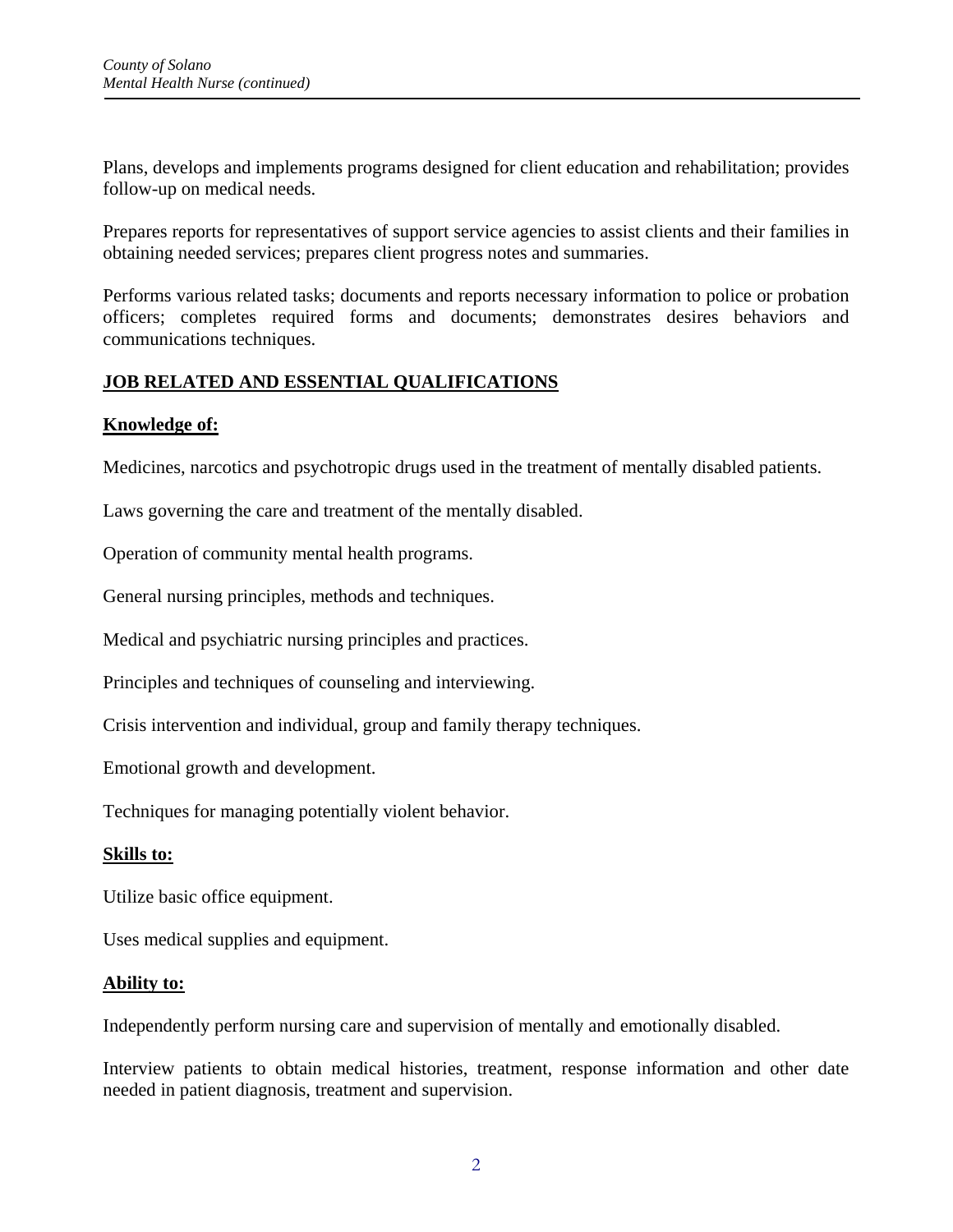Develop treatment plans.

Work with mentally ill individuals.

Establish rapport and communicate with mentally disabled individuals.

Establish and maintain effective and productive communication with other mental health professionals.

Distinguish between physically and emotionally related illnesses.

Determine the appropriate course of action in emergency or stressful situations.

Research regulations, procedures and/or technical reference materials.

Perform triage for the most severe cases, and make referrals to local and regional providers of social, medical and/or other specialized services.

Co-lead group counseling sessions.

Maintain confidentiality of information.

#### **Experience and Education/Training**

#### **Experience:**

Two yeas of psychiatric nursing or community mental health nursing experience.

#### **Education/Training:**

Associate's degree in Nursing or diploma in Nursing from a three year RN program.

#### **SPECIAL REQUIREMENTS**

Possession of or ability to obtain a valid Class C California driver's license may be required.

Possession of a valid license to practice as a Registered Nurse in the State of California.

Possession of a current CPR certificate.

#### **SUPPLEMENTAL INFORMATION**

Selectees for employment must, as a condition of employment, sign a statement agreeing to comply with Section 11166 of the California Penal Code relating to child abuse reporting.